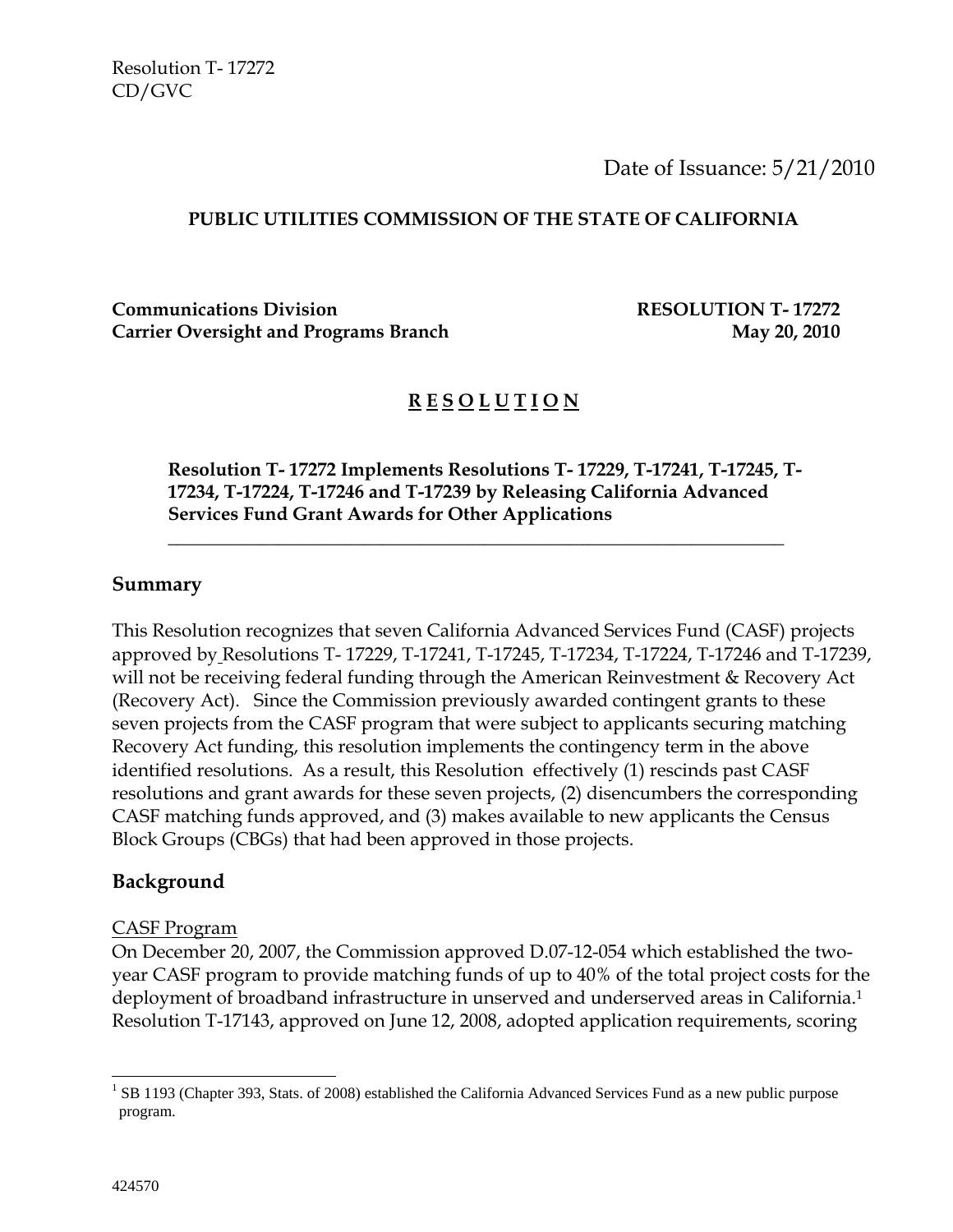criteria for the award of funds, and a prescribed timeline for other filings and notifications including a projected Commission Meeting date for final approval of award(s). D.07-12-054 limited the extension of CASF funding to:

- Entities with a Certificate of Public Convenience and Necessity (CPCN) that qualify as "telephone corporations" as defined in § 234 of the Public Utilities Code (PU Code);
- Wireless carriers registered with the Commission that have been granted a Wireless Identification Number (WIR);
- Entities who have pending applications for a CPCN; and
- A consortium with a member holding a CPCN or a WIR who will serve as the fiscal agent of the consortium (D.07-12-054 at pgs. 33-35, mimeo).

On July 9, 2009, the Commission issued D.09-07-020 establishing new schedules and plans for the filing, review and approval of an additional round of broadband project requests. This decision also provides the potential for the applicants to seek CASF program funding while pursuing funding for broadband deployment grants issued under the Recovery Act.<sup>2</sup> Also, because federal grants under Recovery Act can fund up to 80% of the project cost, D.09-07-020 allowed applicants to seek an additional 10% funding coverage from the CASF, leaving only 10% of the project cost for the applicant to provide.

On July 29, 2009, Governor Schwarzenegger signed Assembly Bill (AB) 1555 (Chapter 24, Statutes of 2009), amending Section 281 of the PU Code to expand CASF eligibility to any entity applying for CASF funding in conjunction with their Recovery Act funding request, provided that entity satisfies the eligibility requirement for CASF funding. AB 1555 also provides that the Commission establish requirements and guidelines for non-certificated applicants.

On October 29, 2009, the Commission approved Resolution T-17233 establishing application requirements and guidelines for non-CPUC certificated applicants and broadband providers applying for CASF grant money, in conjunction with an application for Recovery Act funding, to develop and deploy broadband infrastructure.

As of May 5, 2010, the Commission has granted CASF funding of \$91.37 million for 44 projects covering 29,287 square miles, benefiting 313,283 potential households. \$12.04 million has been approved for 17 unserved area projects covering 4,303 square miles to benefit 33,327 households, while \$79.33 million has been approved for 27 underserved areas covering 24,984 square miles, to benefit 279,956 households.

 $\overline{\phantom{a}}$ 2 The American Recovery and Reinvestment Act (Recovery Act) appropriates \$7.2 billion for grants and loans to support national broadband deployment. The Recovery Act offers a unique and ground breaking opportunity for California to partner with the federal government and other state agencies in advancing the goal of bridging the digital divide.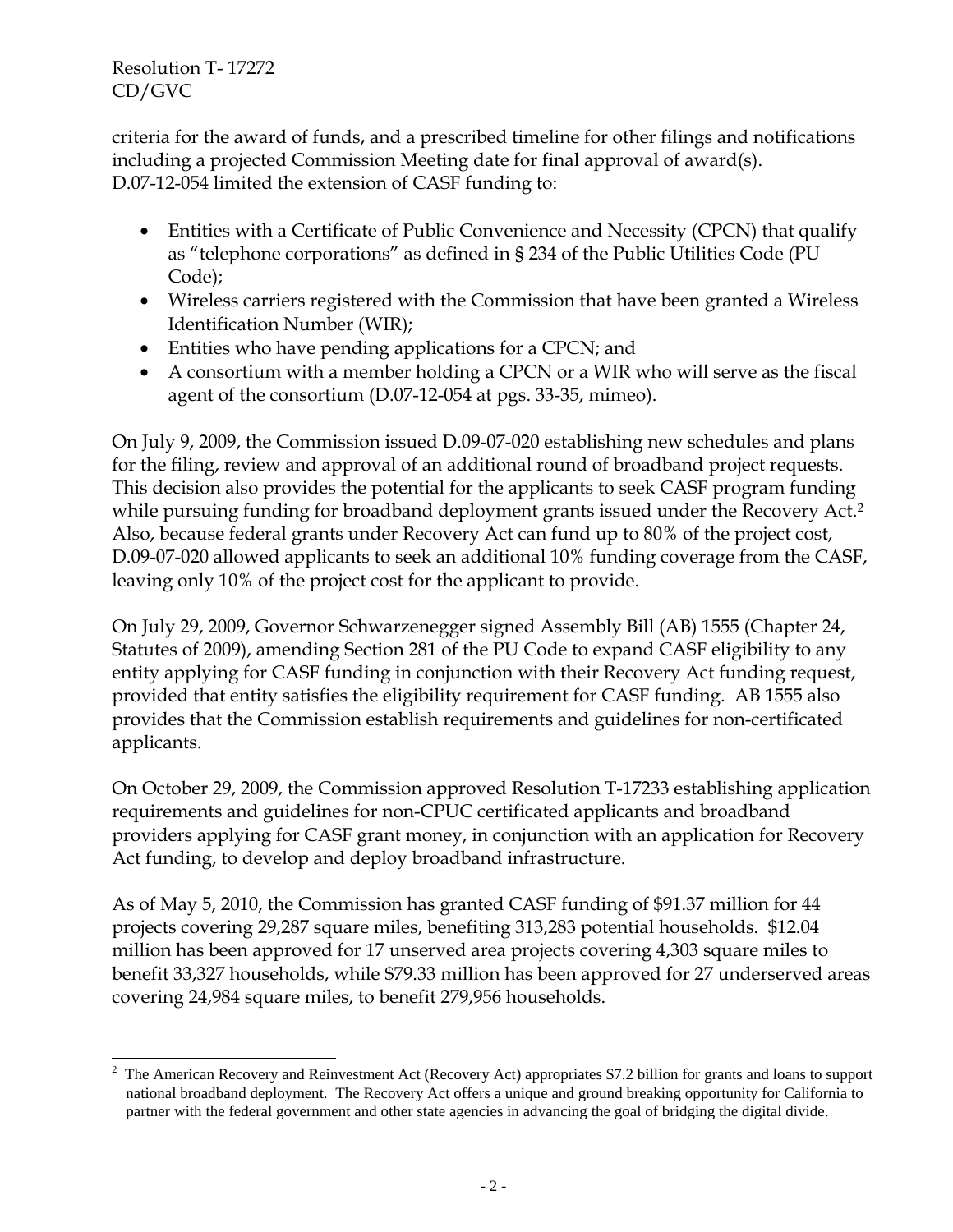Of the 44 projects approved for CASF funding, 14 projects totaling \$66.96 million have been granted conditional approval (i.e., approval is dependent on the applicants' securing Recovery Act funding for 80% of the broadband project's cost).

### Recovery Act

On February 17, 2009, President Obama signed the Pub. Law No. 111-5, the American Recovery and Reinvestment Act, appropriating \$7.2 million for the expansion of Broadband access to unserved and underserved communities across the U.S., increase jobs, spur investments in technology and infrastructure, and provide long-term economic benefits.

The Rural Utility Service (RUS) is responsible for \$2.5 billion for loans, loan guarantees, and grants through its the Broadband Initiatives Program (BIP). The National Telecommunications Information Administration (NTIA) is responsible for \$4.15 billion for broadband deployment, adoption, and mapping, and another \$650 million related to the digital television transition through its Broadband Technology Opportunities Program (BTOP). BIP will extend loans and grants for broadband infrastructure projects in rural areas while BTOP will provide grants to fund broadband infrastructure, public computer centers and sustainable broadband adoption projects.

NTIA and RUS have established two application rounds for filing Recovery Funds requests. The first round of applications was received on August 20, 2009 and NTI and RUS have completed their reviews and announced awards by sending sent out notices to both funded and non-funded applicants. NTIA and RUS have announced Notices of Funding for the second application round, with March 26 and 29 set as deadlines for the submission of applications for BTOP Comprehensive Community Infrastructure projects and BIP infrastructure projects, respectively.

In the first application round, the California Governor submitted a priority list of projects recommended for funding to NTIA and RUS. Unfortunately, only two CASF funded projects have been approved for funding under the Recovery Act's first round. CASF applicants who have been approved for 10% matching funds but have not submitted funding requests to NTIA or RUS have the opportunity to do so during the second application round and those who have been rejected during in the first application round have an opportunity to revise their application to conform with the new guidelines in the second round.

## **Discussion**

The Commission issued many contingent CASF grant awards in 2009 and 2010, which were dependent on the applicant's receipt of matching Recovery Act funding. This Resolution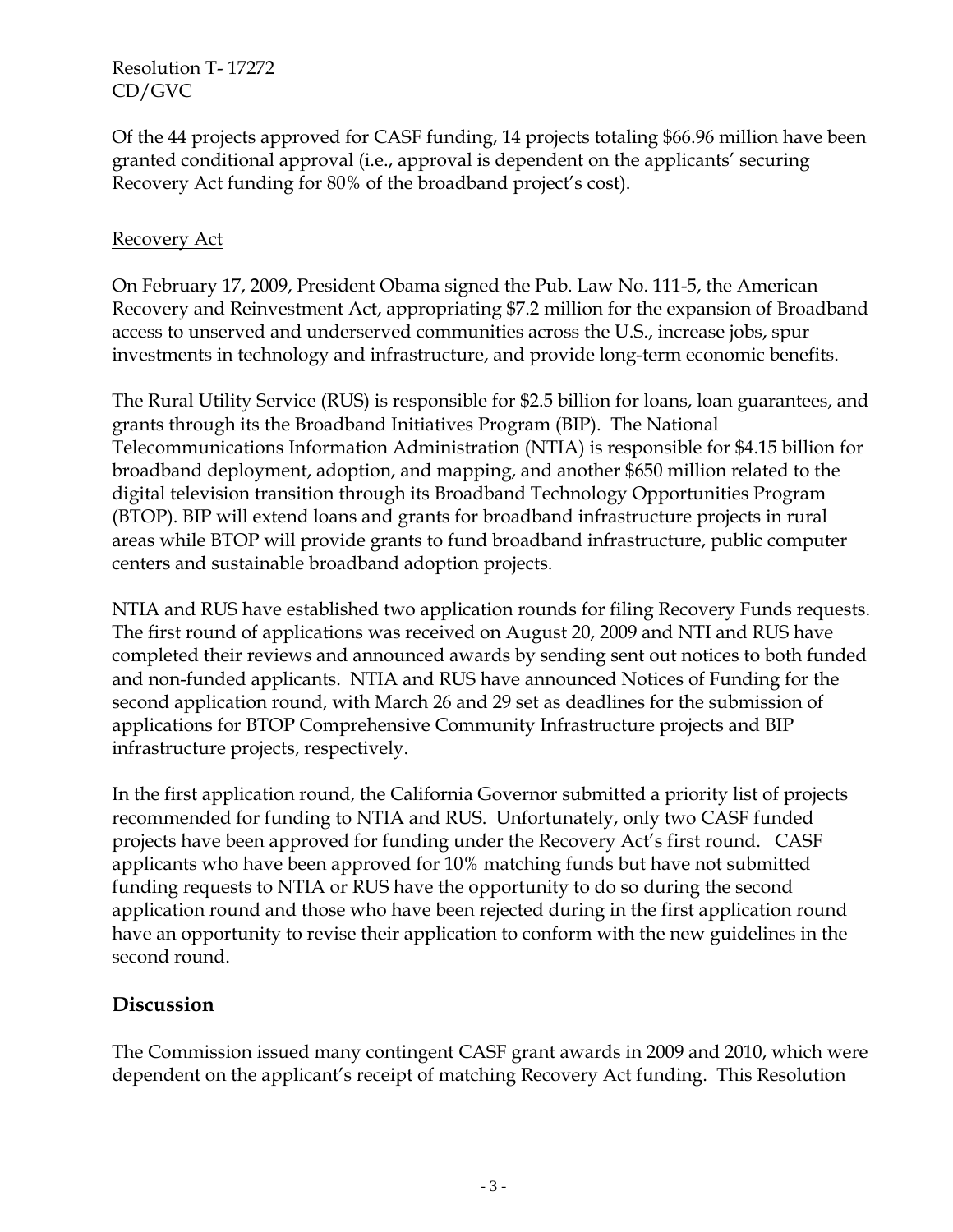effectively rescinds seven Resolutions with contingent CASF awards. These resolutions are rescinded for the following reasons:

- Applicants did not secure Recovery Act funding during the first round and did not apply for funding in the second round;
- Applicants decided not to pursue Recovery Act funding, whether for the first or second rounds; and/or
- Applicants decided to forgo the CASF funding and pursue the projects through other financing means.

The Communications Division (CD) communicated with the concerned parties to confirm and obtain documentation on the status of their Recovery Act application.

By rescinding these resolutions, the Commission revokes the corresponding CASF grant, and the funds earmarked for these projects can now be made available to other applicants/grants. Likewise, the Commission will return the Census Block Groups (CBGs) allocated for these projects into the pool of unserved and underserved areas.

### **Resolution T-17229 approved October 29, 2009**

Resolution T-17229 authorized contingent funding of \$ 2,247,308 for the Inyo Networks' Last Mile Broadband Project in Mono, Inyo and Kern Counties. The amount granted represents 10% of the project costs plus cost for Contribution in Aid of Construction (CIAC) to provide broadband service to underserved areas in accordance with Commission Resolution T-17143 and Decision (D.) 09-07-020. Inyo Networks, then, planned to request Recovery Act funding in the second round.

On March 25, 2010, Inyo Networks sent an email informing CD staff that Inyo Networks will no longer pursue Recovery Act funding for the Last Mile Project.

### **Resolution T-17241 approved November 20, 2010**

Resolution T-17241 adopted \$9,500,864 CASF contingent funding for the Race Telecommunications (U-7060-C) Last Mile Project in Kern County. The amount granted represents 10% of the project cost in accordance with Resolution T-17143 and D.09-07-020.

On January 26, 2010, Race Communications informed CASF that their Recovery Act funding request for the project has been denied. Race also informed CASF staff that they will reconfigure their project to fit the Recovery Act's funding guidelines as provided for in the NTIA and RUS second round Notice of Funds Availability.

On April 1, 2010, Race Communications submitted two applications for CASF funding, one for 10% funding under Race Communications, Inc. and the other for 40% funding under Race Telecommunications, Inc, a Commission CPCN registered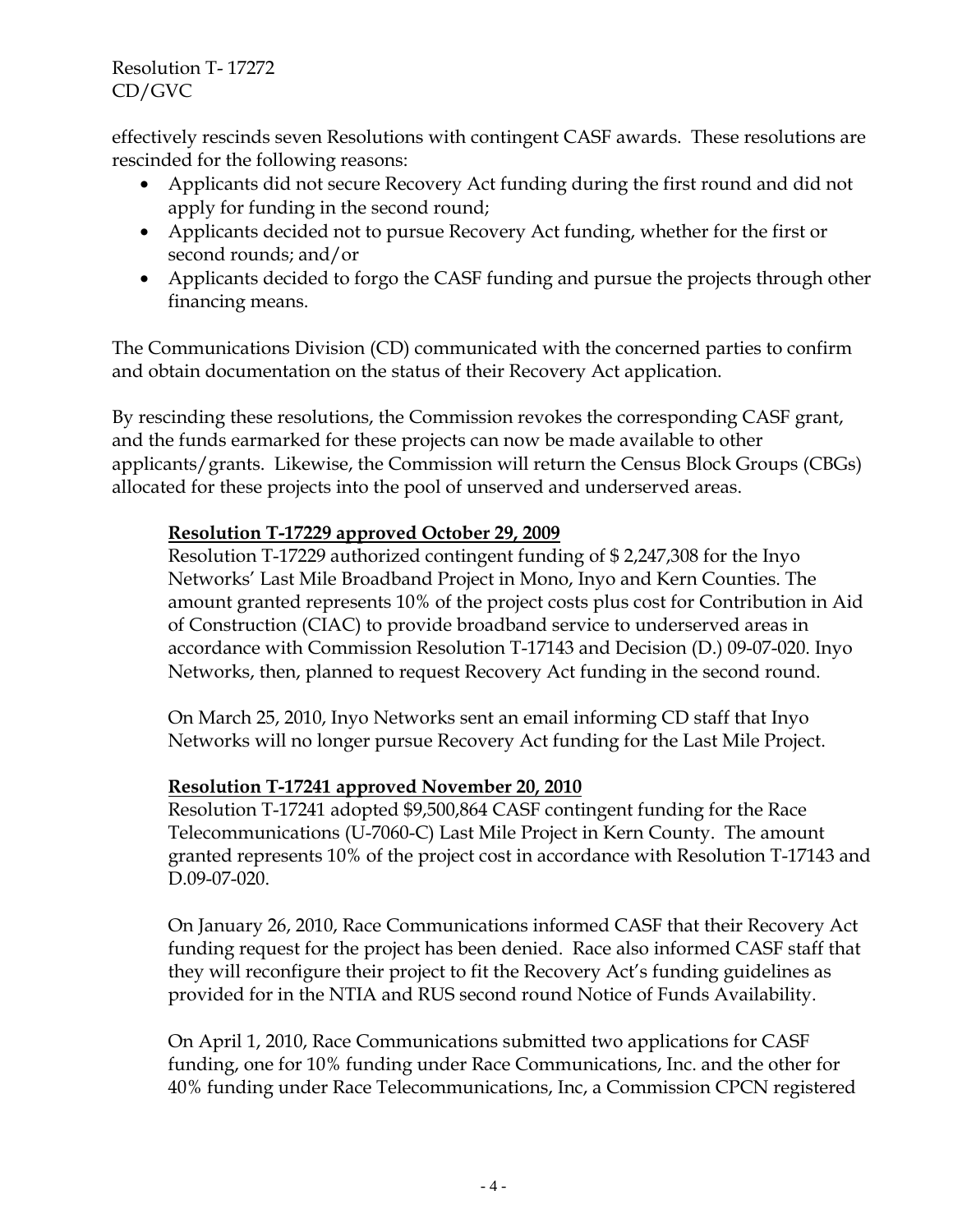telephone company. Because these new applications are filed by two different entities, cover a relatively smaller area, and involve two different financing requests, CD considers these applications as a substantial change from the previously approved Last Mile Project in Kern County. As such, CD recommends the rescission of Resolution T-17241, revocation of the corresponding CASF funding, and release of the applicable CBGs. CD will review and process the new applications for potential Commission approved grants.

### **Resolution T-17245 approved January 21, 2010**

This Resolution adopted \$7,893,700 CASF contingent funding for the California Valley Broadband (CVB) project, in seven county region of the Central Valley, which includes Sacramento, Solano, San Joaquin, Stanislaus, Merced, Madera, and Fresno counties. The amount granted represents 10% of the project costs to provide broadband service to unserved and underserved areas in accordance with Commission Resolution (Res.) T- 17143, T-17233 and Decision (D.) 09-07-020.

On March 31, 2010, CVB sent a letter informing CD staff that they have been disapproved for funding under the Recovery Act and are not resubmitting their application for funding for the project under the Recovery Act's second application round.

#### **Resolution T-17224 approved September 24, 2009**

This Resolution approved contingent funding of \$50,707 from the CASF for Frontier's Lookout unserved broadband project in Modoc County.

This project, however, was not submitted for funding under the Recovery Act's first application round. The applicant has advised CD staff that it will not pursue funding under the second application round and will not pursue the project using alternative means of financing.

### **Resolution T-17224 approved October 20, 2009**

This Resolution adopted contingent funding of \$225,918 from the CASF fund for the Frontier Alturas Middle Mile Fiber broadband project in unserved and underserved areas in Lassen and Modoc Counties.

On January 12, 2010, Frontier sent a letter to the CD Director, informing him that Frontier is withdrawing plans to collect the approved CASF matching grant. Frontier no longer intends to seek Recovery Act funding, but it will complete the proposed broadband project using alternative means of financing.

#### **Resolution T-17246 approved December 17, 2009**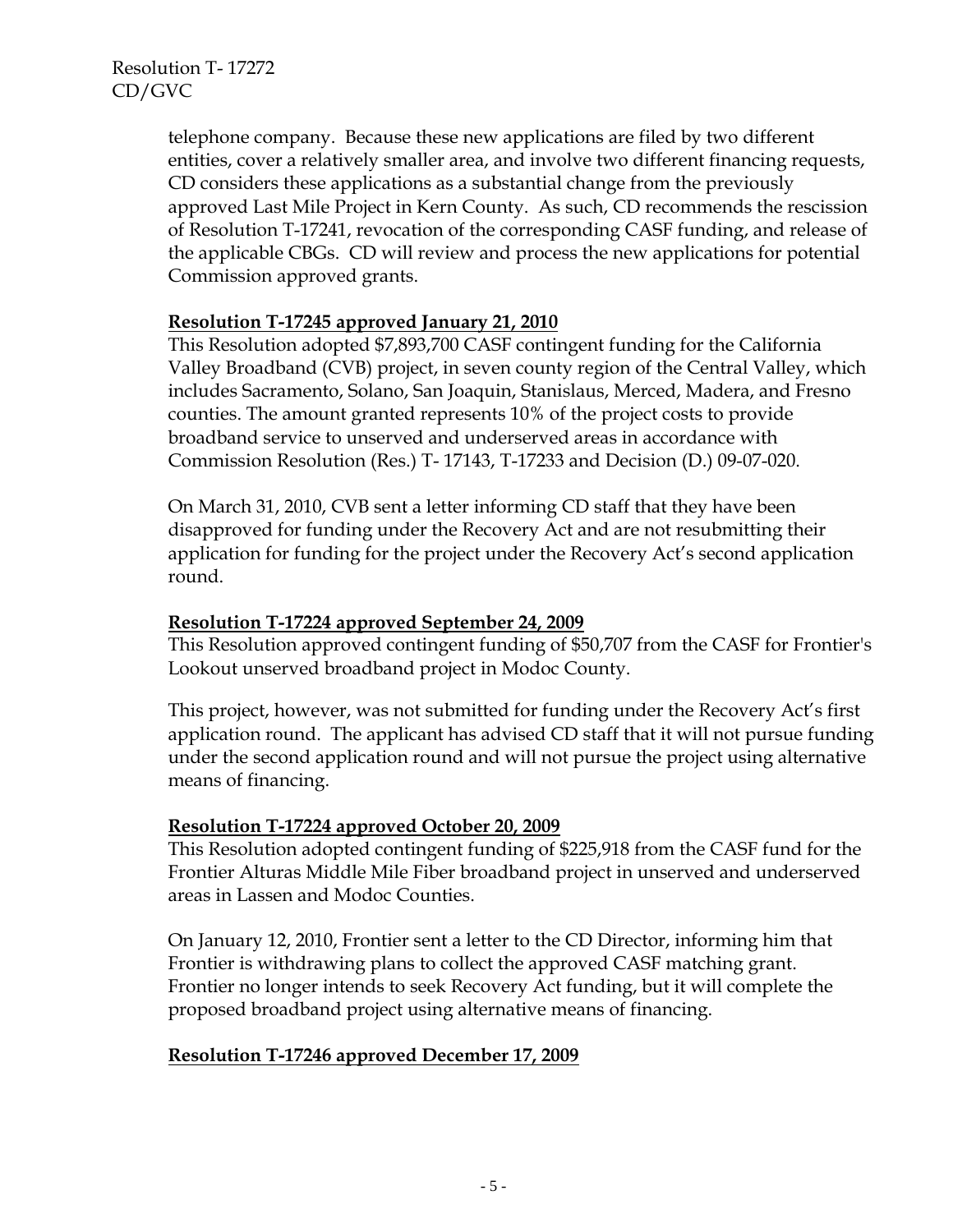This Resolution adopted contingent funding of \$166,911 for the proposed Plumas-Sierra Telecommunications (PST) underserved Last Mile project in Lassen County. This grant was conditioned on receiving Recovery Act funding.

On April 12, 2010, PST confirmed that the PST Last Mile Application submitted in round one was not approved and PST did not re-submit the Last Mile Project in round 2.

### **Resolution T-17239 approved January 21, 2010**

This Resolution adopted CASF contingent funding of \$18,012,964 for Broadband Associates International, Inc.'s (BBA) Northeastern California project in the Butte, Colusa, Glenn, Lake, Lassen, Modoc, Nevada, Plumas, Shasta, Sierra, Tehama, and Yuba Counties. The amount granted represents 10% of the project costs to provide broadband service to unserved and underserved areas in accordance with Commission Resolution T-17143 and Decision (D.) 09-07-020.

On April 13, 2010, BBA confirmed that their Northeastern California project submitted in the Recovery Act's round one application was not approved and BBA did not re-apply for funding under the second round.

Based on the Commission's contingent approval of the CASF funding for these projects, the Commission hereby rescinds these Resolutions pertaining to the CASF funding awards as discussed above. The CASF funds allocated to these projects are hereby unencumbered, and the CBGs for the above projects, except for Frontier's Alturas projects which will be constructed using alternative financing means, will be returned to the pool of unserved and underserved areas for reallocation to other applicants/grants. A summary of the funds disencumbered is shown in the table below:

| <b>Resolution #</b>  | Applicant                   | Project            | Amount          |
|----------------------|-----------------------------|--------------------|-----------------|
| T-17229              | Inyo Networks               | Last Mile Project  | \$2,247,308     |
|                      | Race                        |                    |                 |
| T-17241              | Telecommunications          | Last Mile Project  | \$9,500,864     |
|                      | California Valley           |                    |                 |
| T-17245              | <b>Broadband</b>            | Middle Mile        | \$7,893,700     |
| T-17234              | Frontier                    | Alturas            | \$225,918       |
| T-17224              | Frontier                    | Lookout            | \$50,707        |
| T-17246              | Plumas Sierra               | Last Mile Project  | \$166,911       |
|                      |                             | Northeastern       |                 |
| T-17239              | <b>Broadband Associates</b> | California Project | \$18,012,964    |
| <b>TOTAL FUNDING</b> |                             |                    |                 |
| <b>RESCINDED</b>     |                             |                    | \$38,098,372.00 |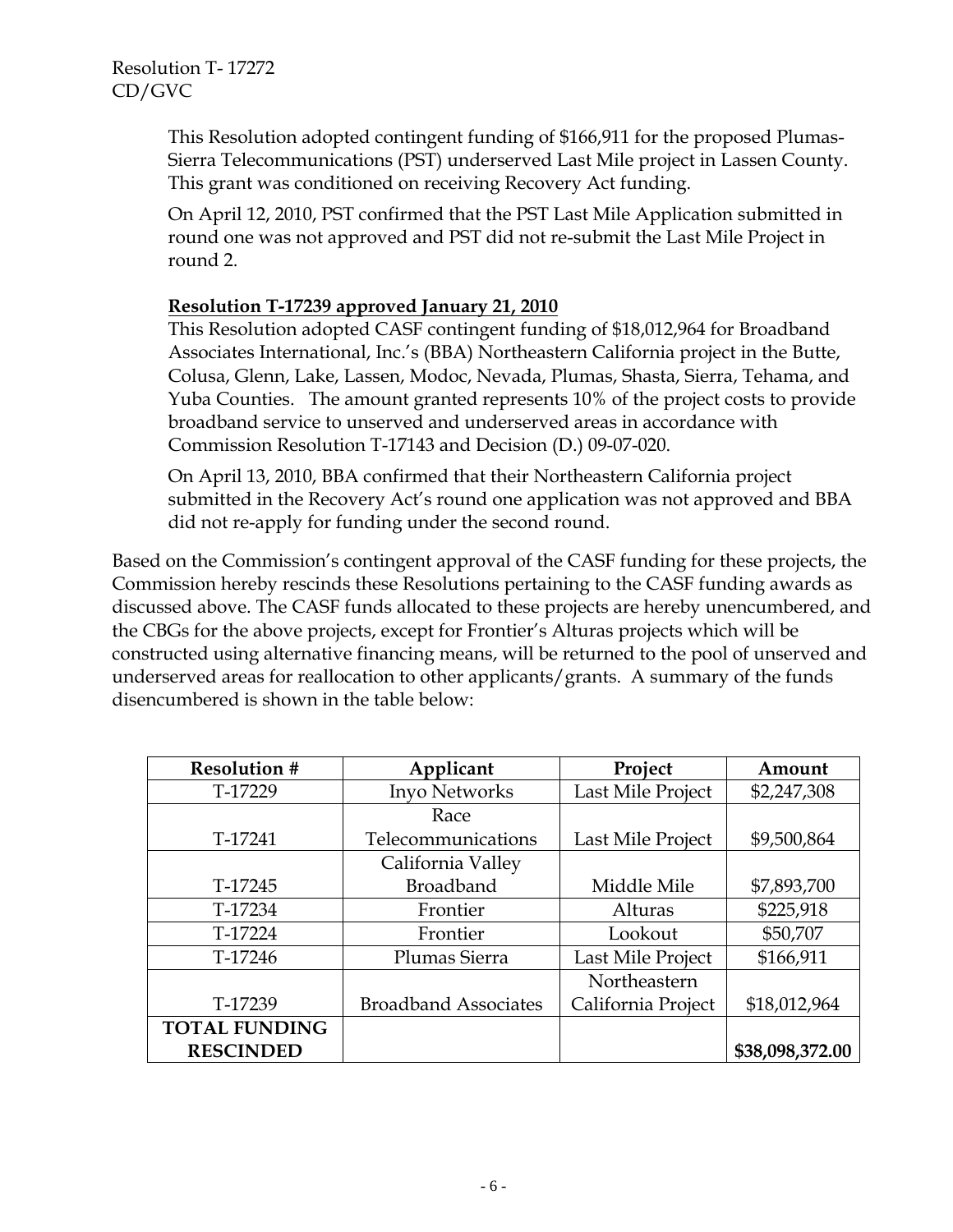The list of CBGs made available for new CASF project proposals is shown in Appendix A.

As a result of rescinding these 7 resolutions, the Commission modifies the total approved CASF funding level from \$91.37 to \$53.28 million.

# **Comments on Draft Resolution**

In compliance with PU Code § 311(g), a notice letter was emailed on April 20, 2010 informing a) all CASF applicants filing under D.09-07-020, and b) parties on the service list of R.06-06-028 of the availability of the draft of this Resolution for public comments at the Commission's website http://www.cpuc.ca.gov/static/documents/index.htm. This letter also informed parties that the final conformed Resolution adopted by the Commission will be posted and will be available at this same website.

On May 4, 2010, the Division of Ratepayer Advocates filed comments on Resolution T-17272 fully supporting Resolution T-17272.

# **Findings**

- 1. The California Advanced Services Fund (CASF) was adopted in Decision (D.) 07-12-054.
- 2. The CASF was established as a two-year program that will provide matching funds of up to 40% of the total project costs for the deployment of broadband infrastructure in underserved and underserved areas in California.
- 3. Resolution T-17143, approved on June 12, 2008, adopts the application requirements and scoring criteria for the award of funds, a prescribed timeline for other filings, and notifications including a projected Commission Meeting date for final approval of award(s). T-17143 directed interested applicants seeking funding for underserved projects to file their project proposals and funding requests beginning July 24, 2008.
- 4. On July 29, 2009, Governor Schwarzenegger signed Assembly Bill (AB) 1555 (Chapter 24, Statutes of 2009), amending Section 281 of the PU Code to expand CASF eligibility to any entity applying for CASF funding in conjunction with their Recovery Act funding request
- 5. On July 9, 2009, the Commission issued D.09-07-020 approving a new CASF schedule and plan for an additional round of broadband projects that would complement broadband grants awarded under the federal government's American Recovery and Reinvestment Act (Recovery Act). While retaining the 40% matching grant process, the Commission in this Decision authorized providers an option of seeking a 10% grant from the CASF concurrent with efforts to seek an 80% grant from the Recovery Act fund.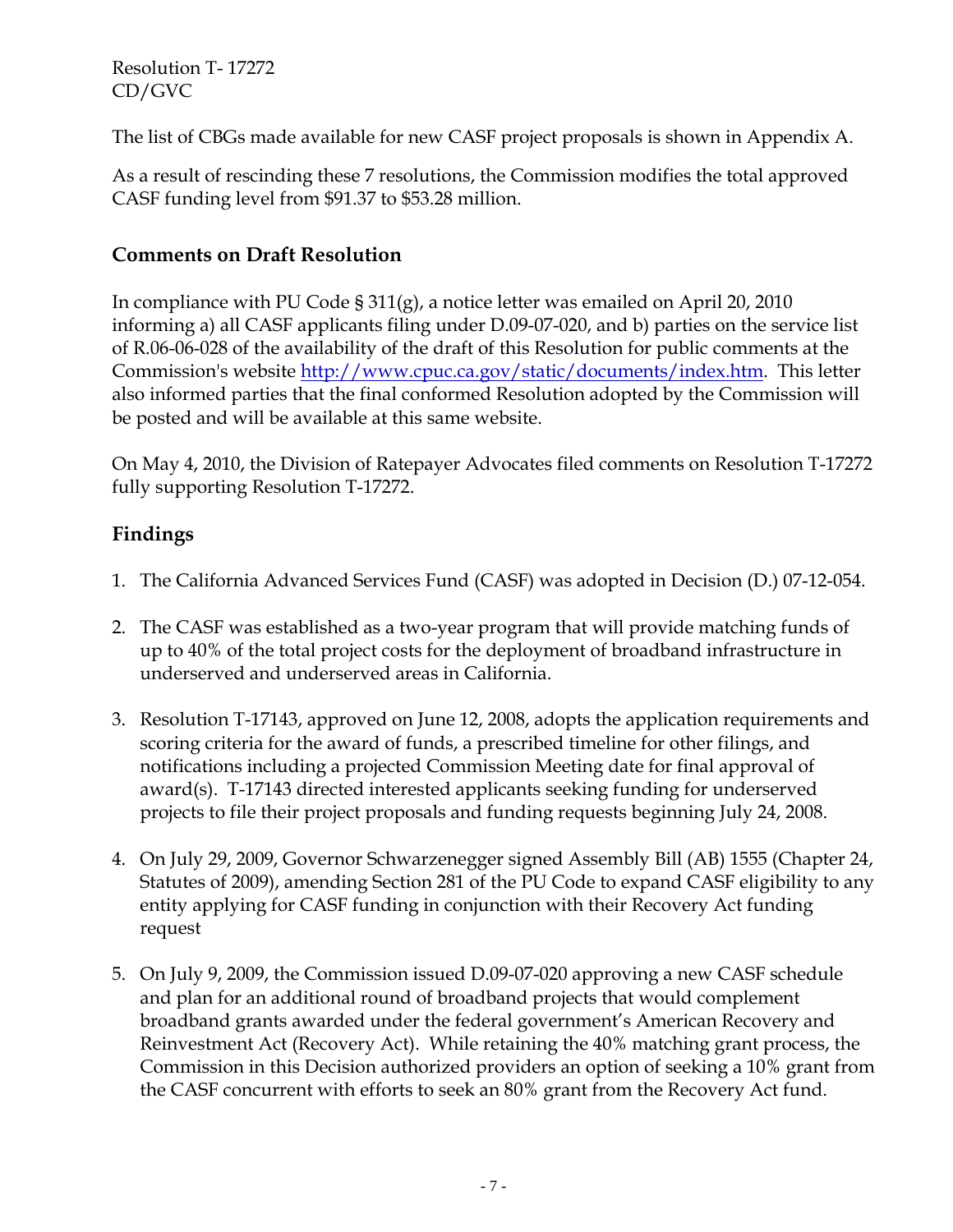- 6. As of May 5, 2010, the Commission has granted CASF funding of \$91.37 million for 44 projects covering 29,287 square miles, benefiting 313,283 potential households. \$12.04 million has been approved for 17 unserved area projects covering 4,303 square miles to benefit 33,327 households, while \$79.33 million has been approved for 27 underserved areas covering 24,984 square miles, to benefit 279,956 households.
- 7. 14 of the 44 projects totaling \$66.92 million have been granted conditional approval (i.e., approval is dependent on the applicants' securing Recovery Act funding for 80% of the broadband project's cost).
- 8. The Communications Division (CD) communicated with the concerned parties to confirm and obtain documentation on the status of their Recovery Act application.
- 9. Seven of the projects approved through the Commission's resolution process for CASF matching fund awards should be rescinded for the following reasons:
	- Applicants did not secure Recovery Act funding during the first round and did not apply for funding in the second round;
	- Applicants decided not to pursue Recovery Act funding, whether for the first or second rounds; and/or
	- Applicants decided to forgo the CASF funding and pursue the projects through other financing means.
- 10. Resolutions T- 17229, T-17241, 17245, T-17234, T-17224, T-17246 and T-17239 should be rescinded, the corresponding funding disencumbered and the appropriate Census Block Groups, except for the CBGs pertaining to Frontier's Alturas projects which will be constructed using alternative means of financing, be made available to other applicants/grants**.**
- 11. The amount of \$38,098,372 allocated to seven projects should be disencumbered and made available to other applicants as follows:

| <b>Resolution #</b> | Applicant          | Project           | Amount      |
|---------------------|--------------------|-------------------|-------------|
| T-17229             | Inyo Networks      | Last Mile Project | \$2,247,308 |
|                     | Race               |                   |             |
| T-17241             | Telecommunications | Last Mile Project | \$9,500,864 |
|                     | California Valley  |                   |             |
| T-17245             | <b>Broadband</b>   | Middle Mile       | \$7,893,700 |
| T-17234             | Frontier           | Alturas           | \$225,918   |
| T-17224             | Frontier           | Lookout           | \$50,707    |
| T-17246             | Plumas Sierra      | Last Mile Project | \$166,911   |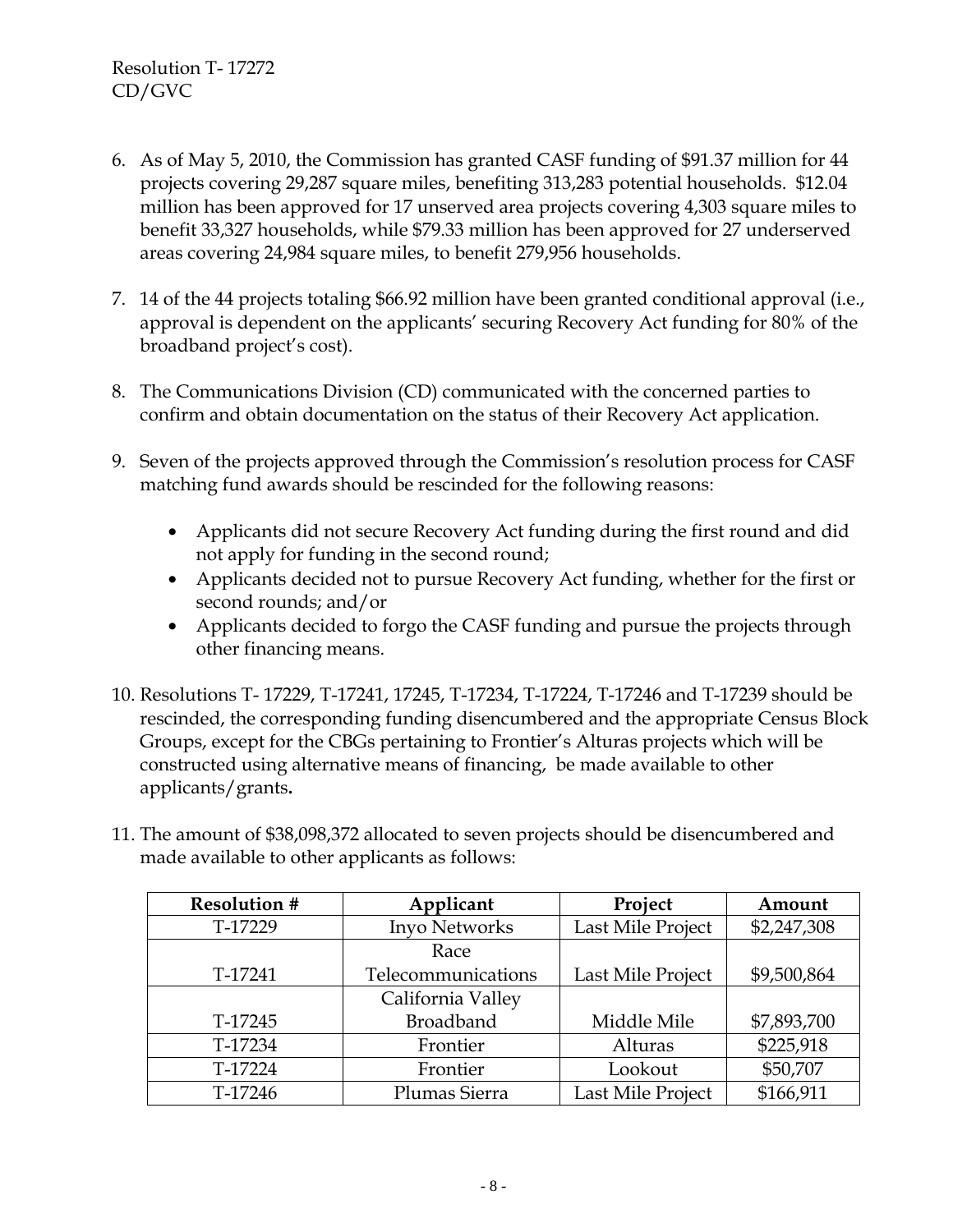|                      |                             | Northeastern       |                 |
|----------------------|-----------------------------|--------------------|-----------------|
| T-17239              | <b>Broadband Associates</b> | California Project | \$18,012,964    |
| <b>TOTAL FUNDING</b> |                             |                    |                 |
| <b>RESCINDED</b>     |                             |                    | \$38,098,372.00 |

- 12. A notice letter was emailed on April 20, 2010, informing a) all applicants filing for CASF funding and, b) parties on the service list of R.06-06-028 of the availability of the draft of this Resolution for public comments at the Commission's website http://www.cpuc.ca.gov/static/documents/index.htm. This letter also informed parties that the final conformed Resolution adopted by the Commission will be posted and available at this same website.
- 13. On May 4, 2010, the Division of Ratepayer Advocates filed comments on Resolution T-17272 fully supporting Resolution T-17272.

# **THEREFORE, IT IS ORDERED that:**

- 1. Resolutions T- 17229, T-17241, 17245, T-17234, T-17224, T-17246 and T-17239 are rescinded, and Census Block Groups listed in Appendix A are made available to other applicants/grants.
- **2.** The amount of \$38,098,372 allocated to these seven Resolutions is disencumbered and made available to other applicants.

| <b>Resolution #</b>  | Applicant                   | Project            | Amount          |
|----------------------|-----------------------------|--------------------|-----------------|
| T-17229              | Inyo Networks               | Last Mile Project  | \$2,247,308     |
|                      | Race                        |                    |                 |
| T-17241              | Telecommunications          | Last Mile Project  | \$9,500,864     |
|                      | California Valley           |                    |                 |
| T-17245              | <b>Broadband</b>            | Middle Mile        | \$7,893,700     |
| T-17234              | Frontier                    | Alturas            | \$225,918       |
| T-17224              | Frontier                    | Lookout            | \$50,707        |
| T-17246              | Plumas Sierra               | Last Mile Project  | \$166,911       |
|                      |                             | Northeastern       |                 |
| T-17239              | <b>Broadband Associates</b> | California Project | \$18,012,964    |
| <b>TOTAL FUNDING</b> |                             |                    |                 |
| <b>RESCINDED</b>     |                             |                    | \$38,098,372.00 |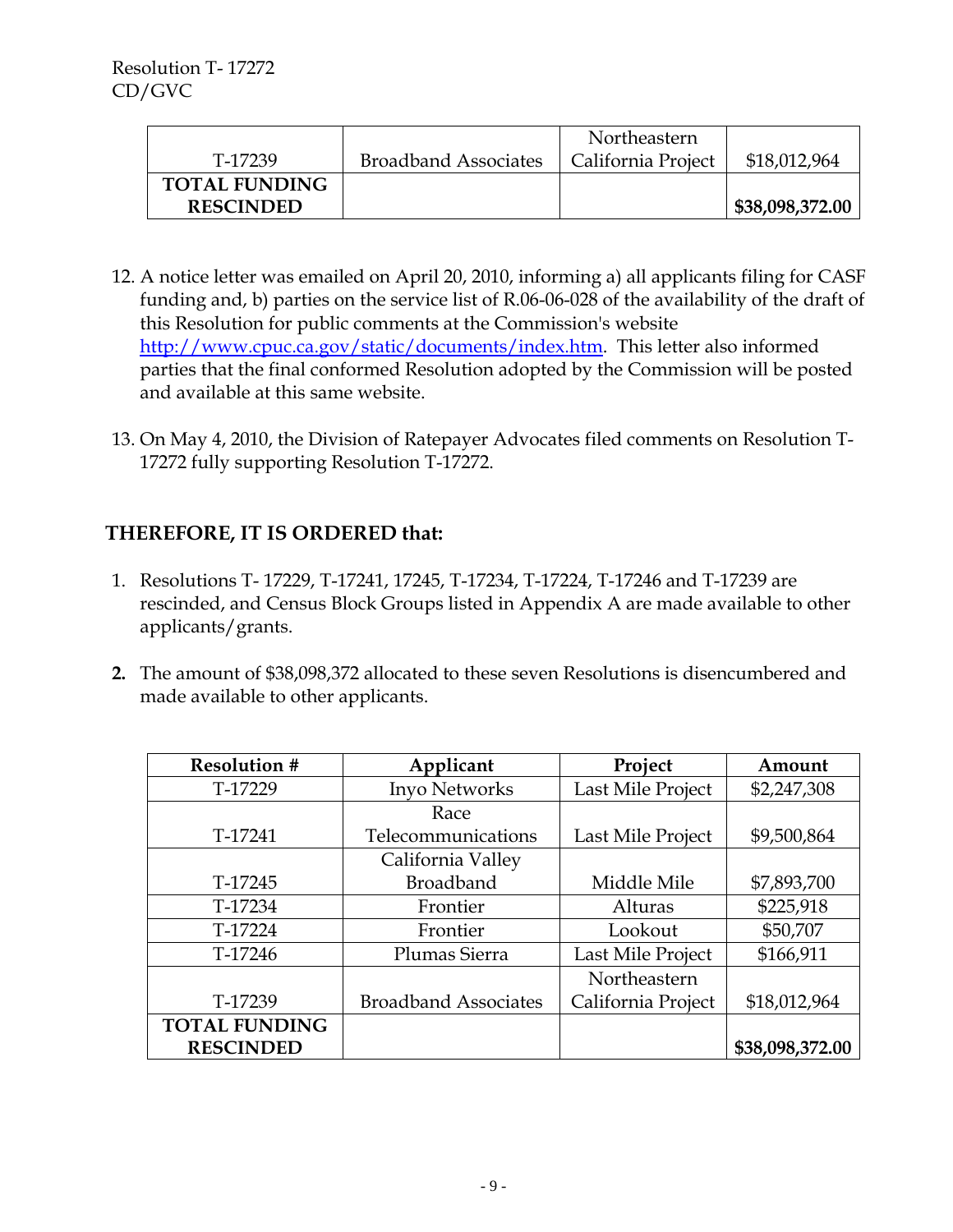This Resolution is effective today.

I hereby certify that this Resolution was adopted by the Public Utilities Commission at its regular meeting on May 20, 2010. The following Commissioners approved it:

/s/ Paul Clanon

PAUL CLANON Executive Director

MICHAEL R. PEEVEY President DIAN M. GRUENEICH JOHN A. BOHN TIMOTHY ALAN SIMON NANCY E. RYAN **Commissioners**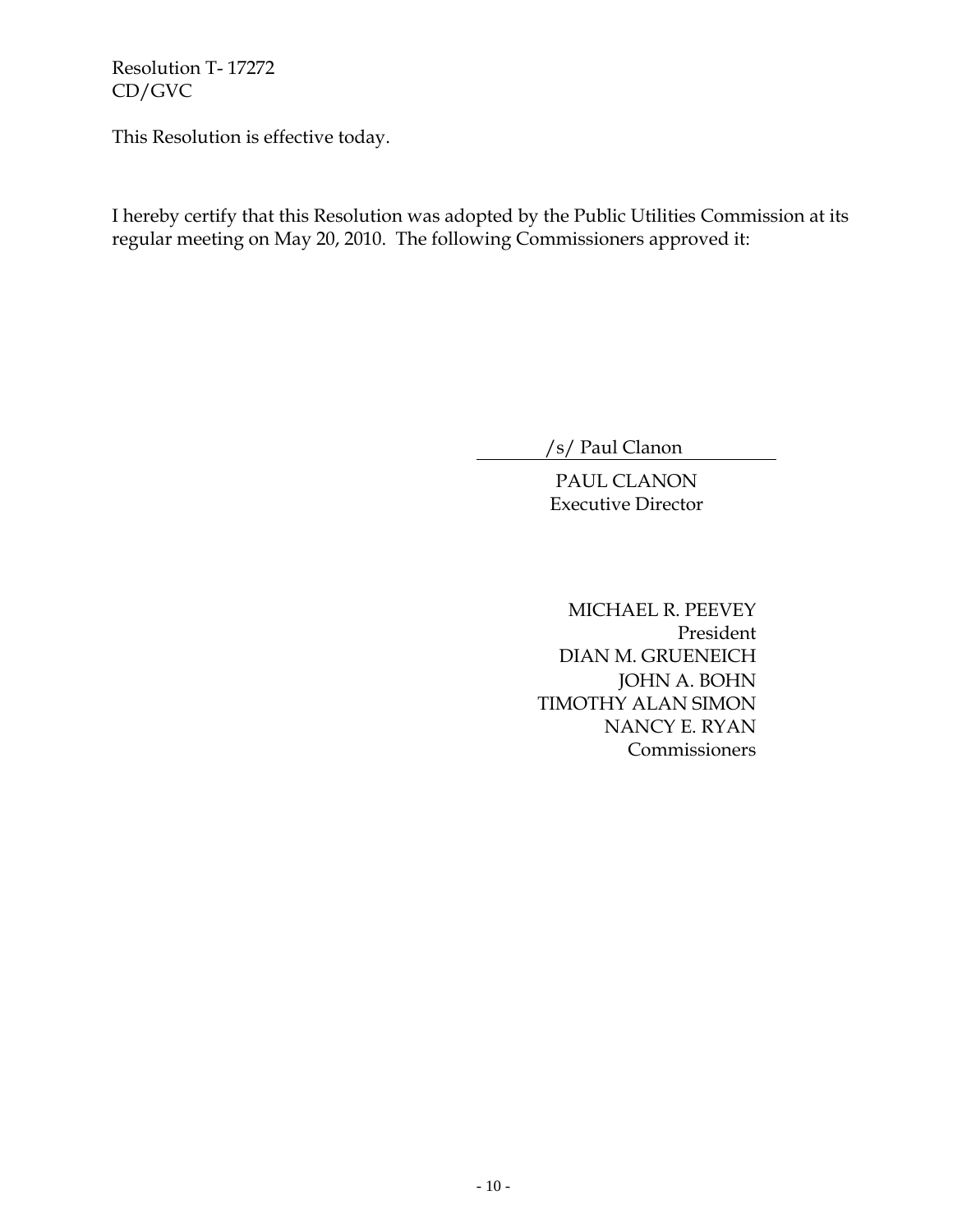## **APPENDIX A Resolution T- 17272 List of CBGs Open to New Applicants/Grants**

| <b>Resolution T-17229 CBGs</b> | <b>Resolution T-17241 CBGs</b> | <b>Resolution T-17246 CBGs</b> |
|--------------------------------|--------------------------------|--------------------------------|
| 60510001001                    | 60290056001                    | Underserved                    |
| 60510001002                    | 60290056002                    | 060350403012                   |
| 60510001003                    | 60290055051                    | 060350403014                   |
| 60510001004                    | 60290055052                    | 060350403016                   |
| 60510001006                    | 60290055053                    | 060350403021                   |
| 60510001007                    | 60290055054                    | 060350403022                   |
| 60270005001                    | 60290055055                    | 060350404001                   |
| 60270005002                    | 60290055062                    | 060350404002                   |
| 60270006001                    | 60290058001                    | 060350405001                   |
| 60270006002                    | 60290058002                    | 060350405002                   |
| 60270006003                    | 60290058003                    | 060350406001                   |
| 60290056001                    | 60290058004                    | 060350406002                   |
| 60290056002                    | 60290059001                    | 060350406003                   |
| 60290056003                    | 60290059002                    |                                |
| 60290055031                    | 60290059003                    |                                |
| 60710116001                    | 60290060031                    |                                |
| 60710116002                    | 60290060051                    |                                |
| 60710089012                    | 60290060052                    |                                |
|                                | 60290060041                    |                                |
|                                | 60290060053                    |                                |
|                                | 60290060054                    |                                |
|                                | 60290060055                    |                                |
|                                | 60290061001                    |                                |
|                                | 60290061002                    |                                |
|                                | 60290061003                    |                                |
|                                | 60290061004                    |                                |
|                                | 60290063011                    |                                |
|                                | 60290063012                    |                                |
|                                | 60290063021                    |                                |
|                                | 60290063022                    |                                |
|                                | 60290063023                    |                                |
|                                | 60290063024                    |                                |
|                                |                                |                                |
| <b>Resolution T-17224 CBGs</b> |                                |                                |
| 060490002004                   |                                |                                |
|                                |                                |                                |
|                                |                                |                                |
|                                |                                |                                |
|                                |                                |                                |
|                                |                                |                                |
|                                |                                |                                |
|                                |                                |                                |
|                                |                                |                                |
|                                |                                |                                |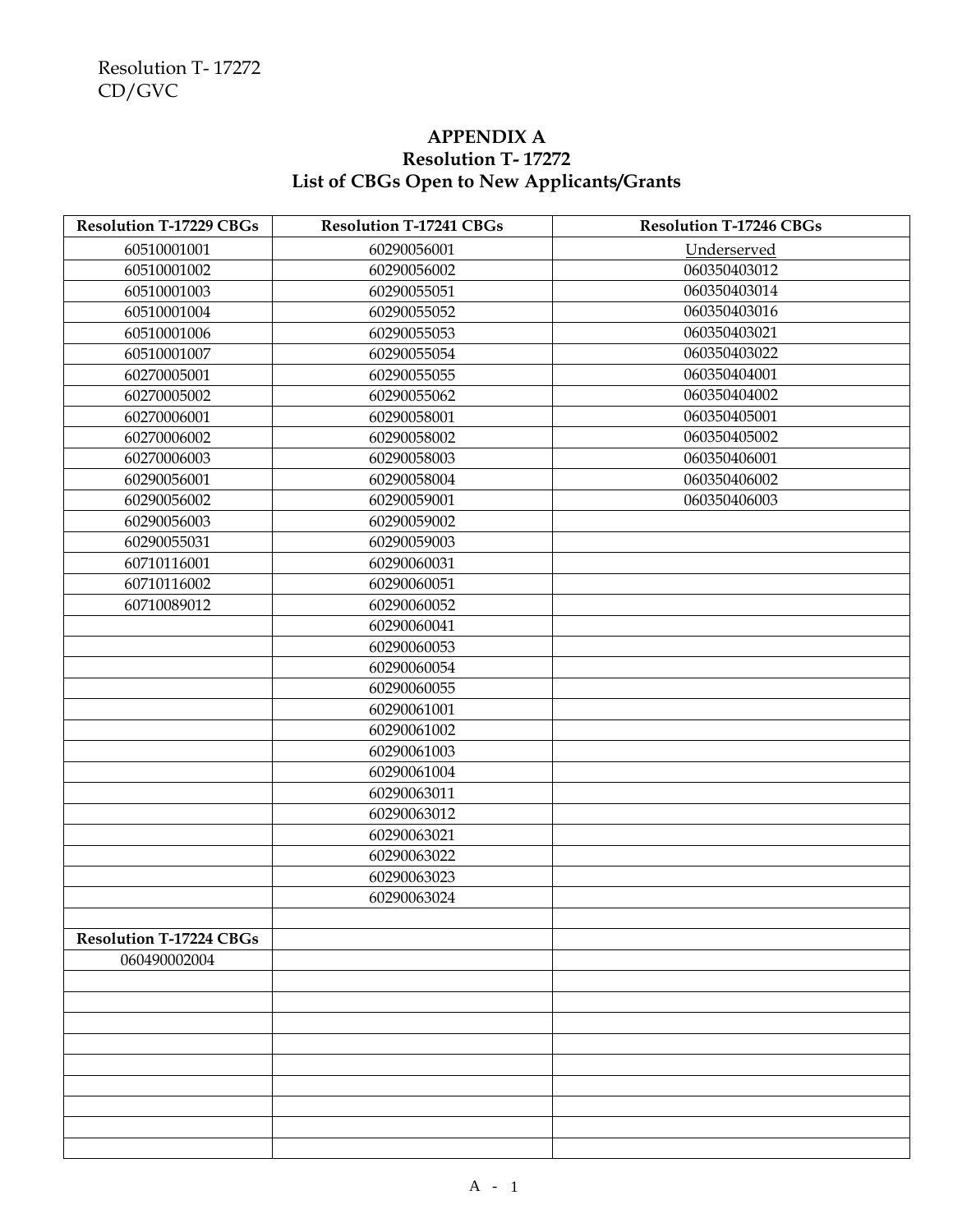|              | <b>Resolution T-17245 CBGs</b> |              |
|--------------|--------------------------------|--------------|
|              |                                |              |
| Unserved     |                                | Underserved  |
| 060190015002 | 060190008009                   | 060952529031 |
| 060190016001 | 060190015002                   | 060952529033 |
| 060190016002 | 060190016001                   | 060952529034 |
| 060190017004 | 060190016002                   | 060952531016 |
| 060190018003 | 060190017004                   | 060952532011 |
| 060190019001 | 060190018001                   | 060952532014 |
| 060190019003 | 060190018003                   | 060952533001 |
| 060190038033 | 060190019001                   | 060952533002 |
| 060190039002 | 060190019002                   | 060952534015 |
| 060190039003 | 060190019003                   | 060952534024 |
| 060190039004 | 060190038031                   | 060952534025 |
| 060190041001 | 060190038033                   | 060952535001 |
| 060190059042 | 060190039002                   | 060952535004 |
| 060190063001 | 060190039003                   | 060990001011 |
| 060190063002 | 060190039004                   | 060990001012 |
| 060190064012 | 060190039005                   | 060990001013 |
| 060190064014 | 060190041001                   | 060990001014 |
| 060190064015 | 060190042071                   | 060990001021 |
| 060190064016 | 060190043011                   | 060990001023 |
| 060190064021 | 060190055032                   | 060990002011 |
| 060190064022 | 060190055111                   | 060990002012 |
| 060190064025 | 060190055112                   | 060990002022 |
| 060190064031 | 060190055151                   | 060990005012 |
| 060190064032 | 060190055152                   | 060990005081 |
| 060190064033 | 060190059022                   | 060990005082 |
| 060190064034 | 060190059024                   | 060990028011 |
| 060190064035 | 060190059042                   | 060990028013 |
| 060190065001 | 060190061005                   | 060990028023 |
| 060190069003 | 060190063001                   | 060990028024 |
| 060190073001 | 060190064011                   | 060990029011 |
| 060190073003 | 060190064012                   | 060990029012 |
| 060190073005 | 060190064013                   | 060990029013 |
| 060190074001 | 060190064014                   | 060990029014 |
| 060190074002 | 060190064015                   | 060990029015 |
| 060190075001 | 060190064016                   | 060990029024 |
| 060190075003 | 060190064021                   | 060990030021 |
| 060190076001 | 060190064022                   | 060990031001 |
| 060190076002 | 060190064023                   | 060990031005 |
| 060190076003 | 060190064024                   | 060990033004 |
| 060190077001 | 060190064025                   | 060990034001 |
| 060190077004 | 060190064026                   | 060990034002 |
| 060190078001 | 060190064033                   | 060990035002 |
| 060190078002 | 060190064034                   | 060990035004 |
| 060190079001 | 060190065001                   | 060990036031 |
| 060190079002 | 060190065002                   | 060990036033 |
| 060190080001 | 060190065003                   | 060990036034 |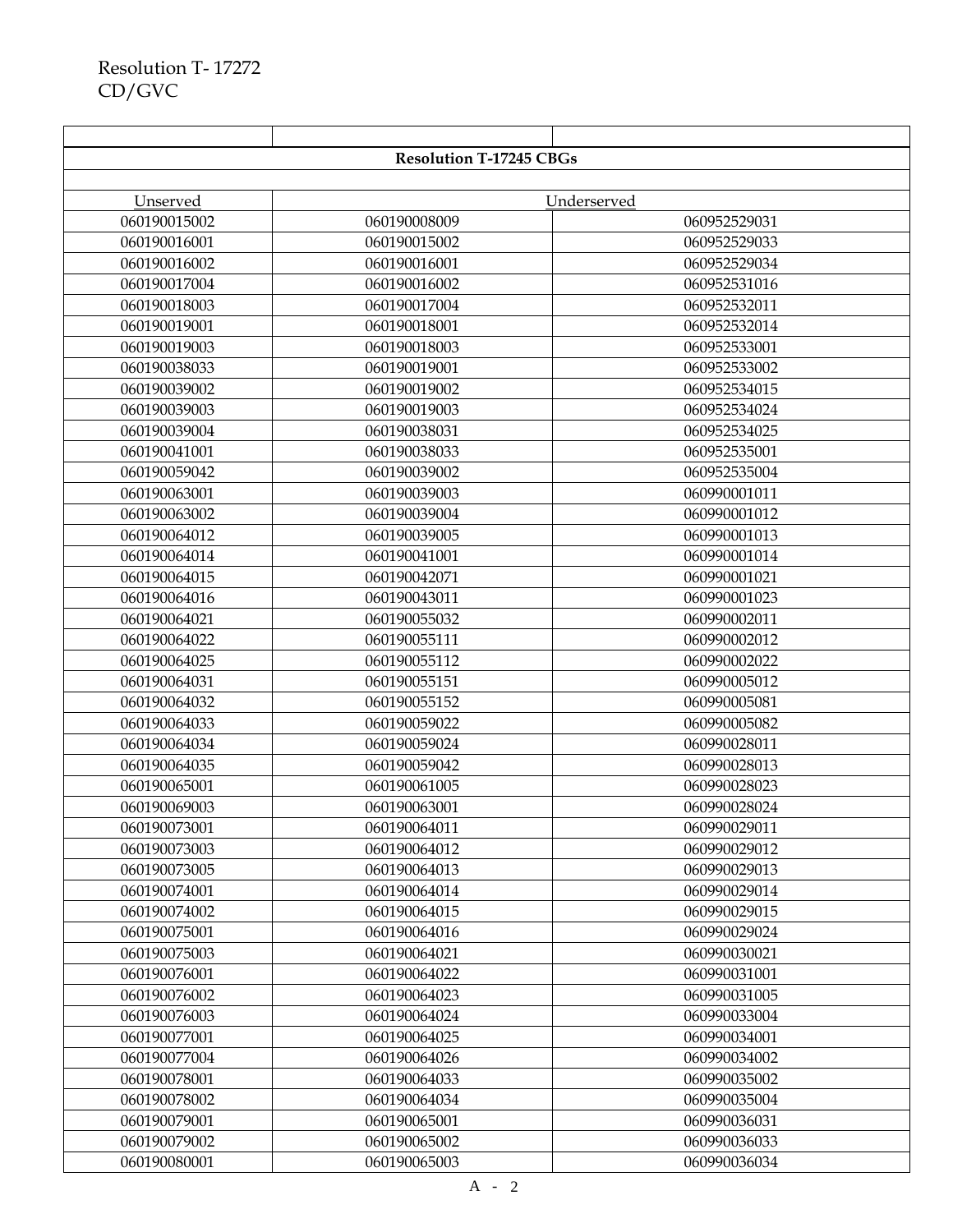| 060190080003 | 060190065004 | 060990036035 |
|--------------|--------------|--------------|
| Unserved     |              | Underserved  |
| 060190082001 | 060190065005 | 060990036041 |
| 060190082003 | 060190068011 | 060990036043 |
| 060190082006 | 060190068021 | 060990036044 |
| 060190083022 | 060190068022 |              |
| 060190083023 | 060190069001 |              |
| 060190084015 | 060190069002 |              |
| 060190084021 | 060190069003 |              |
| 060190084022 | 060190070041 |              |
| 060390001021 | 060190071003 |              |
| 060390001023 | 060190072011 |              |
| 060390001031 | 060190072015 |              |
| 060390001051 | 060190072022 |              |
| 060390001052 | 060190073001 |              |
| 060390001053 | 060190073002 |              |
| 060390001055 | 060190073003 |              |
| 060390002002 | 060190073004 |              |
| 060390002003 | 060190073005 |              |
| 060390002004 | 060190074001 |              |
| 060390004001 | 060190074002 |              |
| 060390004002 | 060190074003 |              |
| 060390005031 | 060190075001 |              |
| 060390005032 | 060190075002 |              |
| 060390005033 | 060190075003 |              |
| 060390005061 | 060190075004 |              |
| 060390005072 | 060190075005 |              |
| 060390005073 | 060190076001 |              |
| 060390005081 | 060190076002 |              |
| 060390005091 | 060190076003 |              |
| 060390010001 | 060190076004 |              |
| 060390010002 | 060190077001 |              |
| 060390010003 | 060190077002 |              |
| 060390010004 | 060190078002 |              |
| 060470001001 | 060190078003 |              |
| 060470001002 | 060190078004 |              |
| 060470002001 | 060190079001 |              |
| 060470002002 | 060190079002 |              |
| 060470002006 | 060190080001 |              |
| 060470003013 | 060190080003 |              |
| 060470003031 | 060190080004 |              |
| 060470003032 | 060190082001 |              |
| 060470004002 | 060190082002 |              |
| 060470004003 | 060190082003 |              |
| 060470004004 | 060190082006 |              |
| 060470004005 | 060190083013 |              |
| 060470004006 | 060190083021 |              |
| 060470005032 | 060190083022 |              |
| 060470005051 | 060190083023 |              |
| 060470009011 | 060190084013 |              |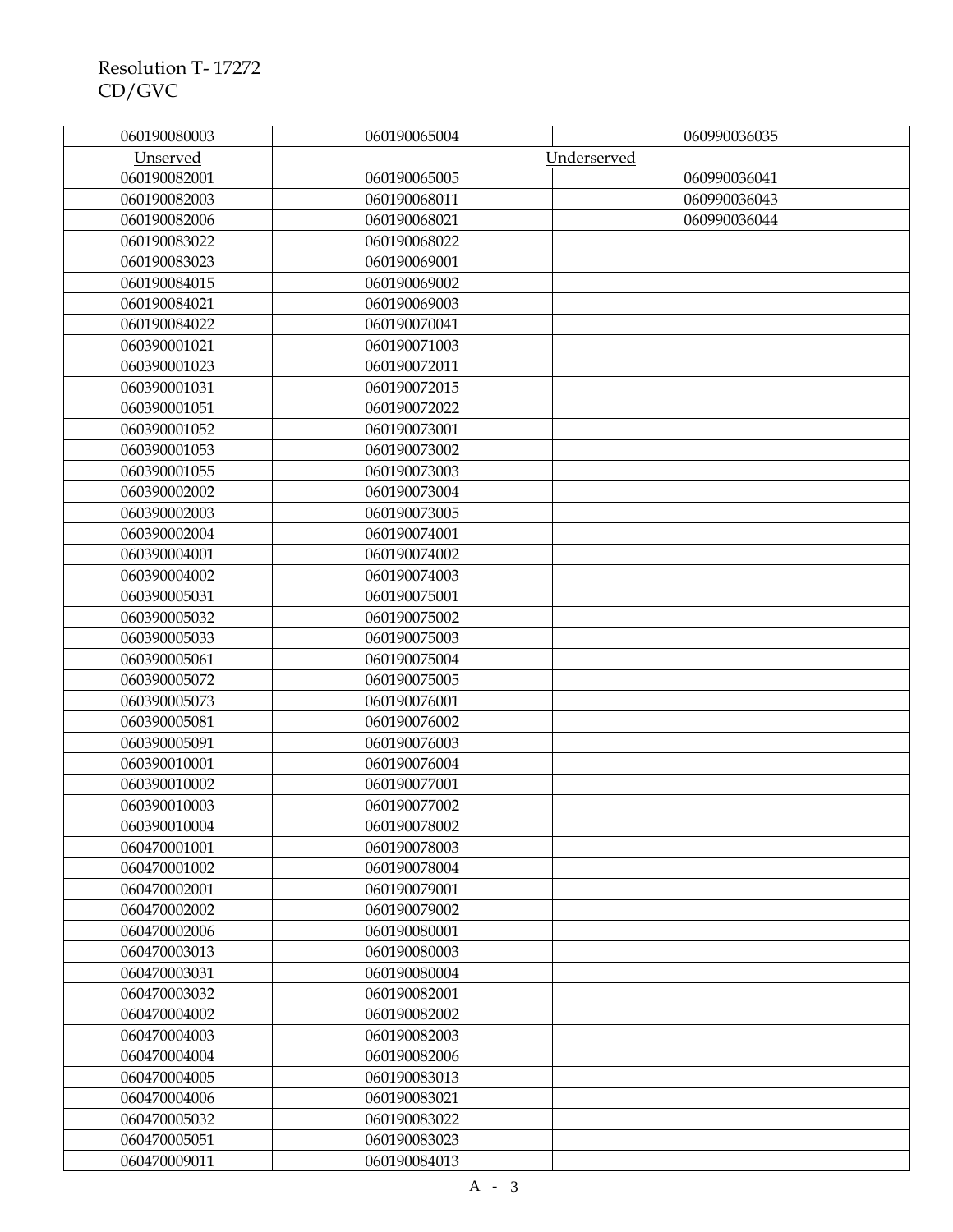| 060470009012 | 060190084015 |             |
|--------------|--------------|-------------|
| Unserved     |              | Underserved |
| 060470009013 | 060190084016 |             |
| 060470009031 | 060390001021 |             |
| 060470019011 | 060390001022 |             |
| 060470019022 | 060390001023 |             |
| 060470020005 | 060390001024 |             |
| 060470020006 | 060390001031 |             |
| 060470021001 | 060390001051 |             |
| 060470021002 | 060390001052 |             |
| 060470021003 | 060390001053 |             |
| 060470024001 | 060390001055 |             |
| 060470024002 | 060390002001 |             |
| 060470024003 | 060390002002 |             |
| 060470024004 | 060390002003 |             |
| 060670094031 | 060390002004 |             |
| 060670094032 | 060390004001 |             |
| 060670094041 | 060390004002 |             |
| 060670094042 | 060390005031 |             |
| 060670094053 | 060390005032 |             |
| 060670094061 | 060390005033 |             |
| 060670094062 | 060390005061 |             |
| 060670095011 | 060390005072 |             |
| 060670096041 | 060390005073 |             |
| 060670096042 | 060390005081 |             |
| 060670096051 | 060390005083 |             |
| 060670096182 | 060390005091 |             |
| 060670097001 | 060390007003 |             |
| 060670097002 | 060390010001 |             |
| 060670097004 | 060390010002 |             |
| 060670098001 | 060390010003 |             |
| 060770031061 | 060390010004 |             |
| 060770031081 | 060470001001 |             |
| 060770031141 | 060470002002 |             |
| 060770032151 | 060470002003 |             |
| 060770038032 | 060470002005 |             |
| 060770038034 | 060470002006 |             |
| 060770039001 | 060470003012 |             |
| 060770039002 | 060470003013 |             |
| 060770040011 | 060470003031 |             |
| 060770040012 | 060470003032 |             |
| 060770040021 | 060470003041 |             |
| 060770041031 | 060470004002 |             |
| 060770041033 | 060470004003 |             |
| 060770041041 | 060470004004 |             |
| 060770046001 | 060470004005 |             |
| 060770046002 | 060470004006 |             |
| 060770046004 | 060470005031 |             |
| 060770047011 | 060470005032 |             |
| 060770047021 | 060470005051 |             |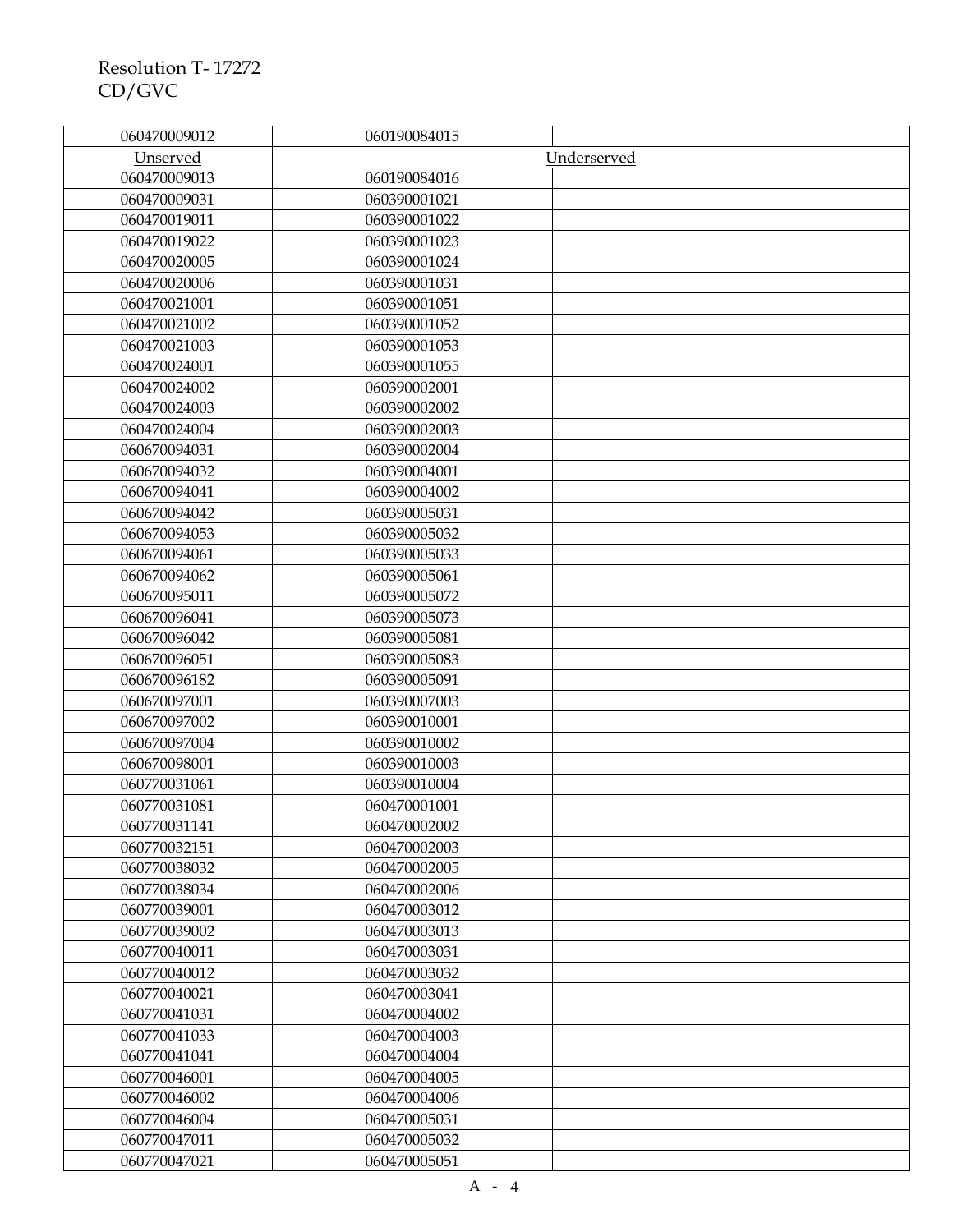| 060770047022 | 060470007021 |             |
|--------------|--------------|-------------|
| Unserved     |              | Underserved |
| 060770047023 | 060470009011 |             |
| 060770047024 | 060470009012 |             |
| 060770048001 | 060470009013 |             |
| 060770048002 | 060470018021 |             |
| 060770048003 | 060470019011 |             |
| 060770049021 | 060470019012 |             |
| 060770049023 | 060470019013 |             |
| 060770049024 | 060470019014 |             |
| 060770050031 | 060470019021 |             |
| 060770051061 | 060470019022 |             |
| 060770051062 | 060470020005 |             |
| 060770051111 | 060470020006 |             |
| 060770051191 | 060470021001 |             |
| 060770052021 | 060470021002 |             |
| 060770052032 | 060470021003 |             |
| 060770052033 | 060470022014 |             |
| 060770055001 | 060470022021 |             |
| 060770055002 | 060470022023 |             |
| 060770055003 | 060470023011 |             |
| 060952508001 | 060470023021 |             |
| 060952518043 | 060670086001 |             |
| 060952521021 | 060670086002 |             |
| 060952521022 | 060670086003 |             |
| 060952522021 | 060670087012 |             |
| 060952522022 | 060670090053 |             |
| 060952523073 | 060670092001 |             |
| 060952527025 | 060670093151 |             |
| 060952529031 | 060670093152 |             |
| 060952529032 | 060670094031 |             |
| 060952529033 | 060670094032 |             |
| 060952529034 | 060670094041 |             |
| 060952533001 | 060670094042 |             |
| 060952533002 | 060670094043 |             |
| 060952535001 | 060670094044 |             |
| 060952535004 | 060670094053 |             |
| 060990001011 | 060670094061 |             |
| 060990001012 | 060670094062 |             |
| 060990001013 | 060670095011 |             |
| 060990001014 | 060670096041 |             |
| 060990001023 | 060670096042 |             |
| 060990005081 | 060670096051 |             |
| 060990005082 | 060670097001 |             |
| 060990005083 | 060670097002 |             |
| 060990005084 | 060670097003 |             |
| 060990015005 | 060670097004 |             |
| 060990028011 | 060670098001 |             |
| 060990028013 | 060770037002 |             |
| 060990028024 | 060770038034 |             |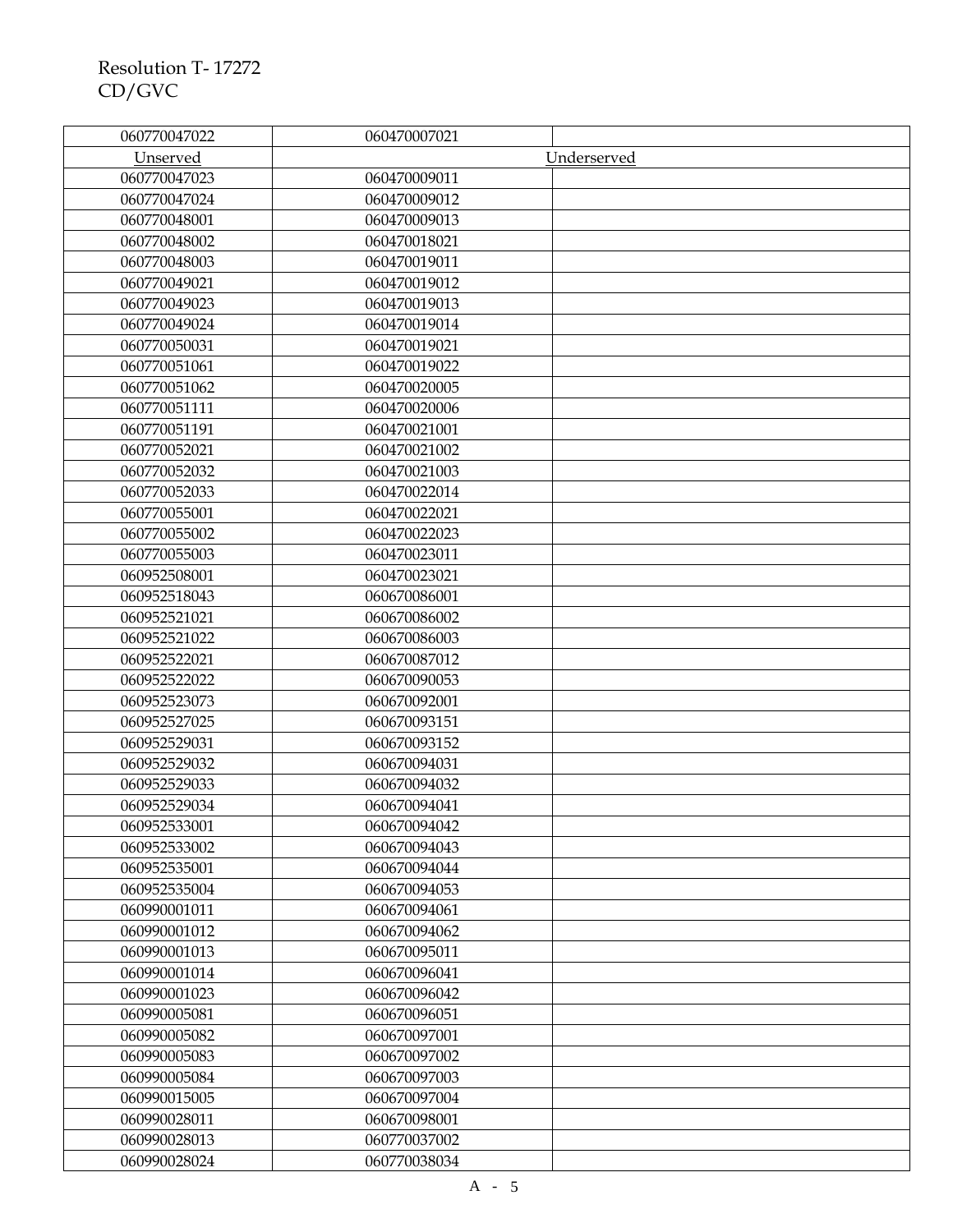| 060990029011 | 060770039001 |             |
|--------------|--------------|-------------|
| Unserved     |              | Underserved |
| 060990031001 | 060770039002 |             |
| 060990031003 | 060770040011 |             |
| 060990031004 | 060770040012 |             |
| 060990031005 | 060770041023 |             |
| 060990032022 | 060770041031 |             |
| 060990032023 | 060770041032 |             |
| 060990033001 | 060770041033 |             |
| 060990033002 | 060770041041 |             |
| 060990033003 | 060770046001 |             |
| 060990033004 | 060770046002 |             |
| 060990034001 | 060770046003 |             |
| 060990034002 | 060770046004 |             |
| 060990035004 | 060770047011 |             |
| 060990036031 | 060770047021 |             |
| 060990036032 | 060770047022 |             |
| 060990036034 | 060770047023 |             |
| 060990036035 | 060770047024 |             |
| 060990036044 | 060770047026 |             |
| 060990037003 | 060770048001 |             |
|              | 060770048002 |             |
|              | 060770048003 |             |
|              | 060770048005 |             |
|              | 060770049012 |             |
|              | 060770049021 |             |
|              | 060770049022 |             |
|              | 060770049023 |             |
|              | 060770049024 |             |
|              | 060770050031 |             |
|              | 060770050032 |             |
|              | 060770050041 |             |
|              | 060770051061 |             |
|              | 060770051062 |             |
|              | 060770051111 |             |
|              | 060770051191 |             |
|              | 060770051192 |             |
|              | 060770052021 |             |
|              | 060770052031 |             |
|              | 060770052032 |             |
|              | 060770052033 |             |
|              | 060770055001 |             |
|              | 060770055002 |             |
|              | 060770055003 |             |
|              | 060952508001 |             |
|              | 060952517012 |             |
|              | 060952517021 |             |
|              | 060952518031 |             |
|              | 060952521021 |             |
|              | 060952521022 |             |
|              |              |             |